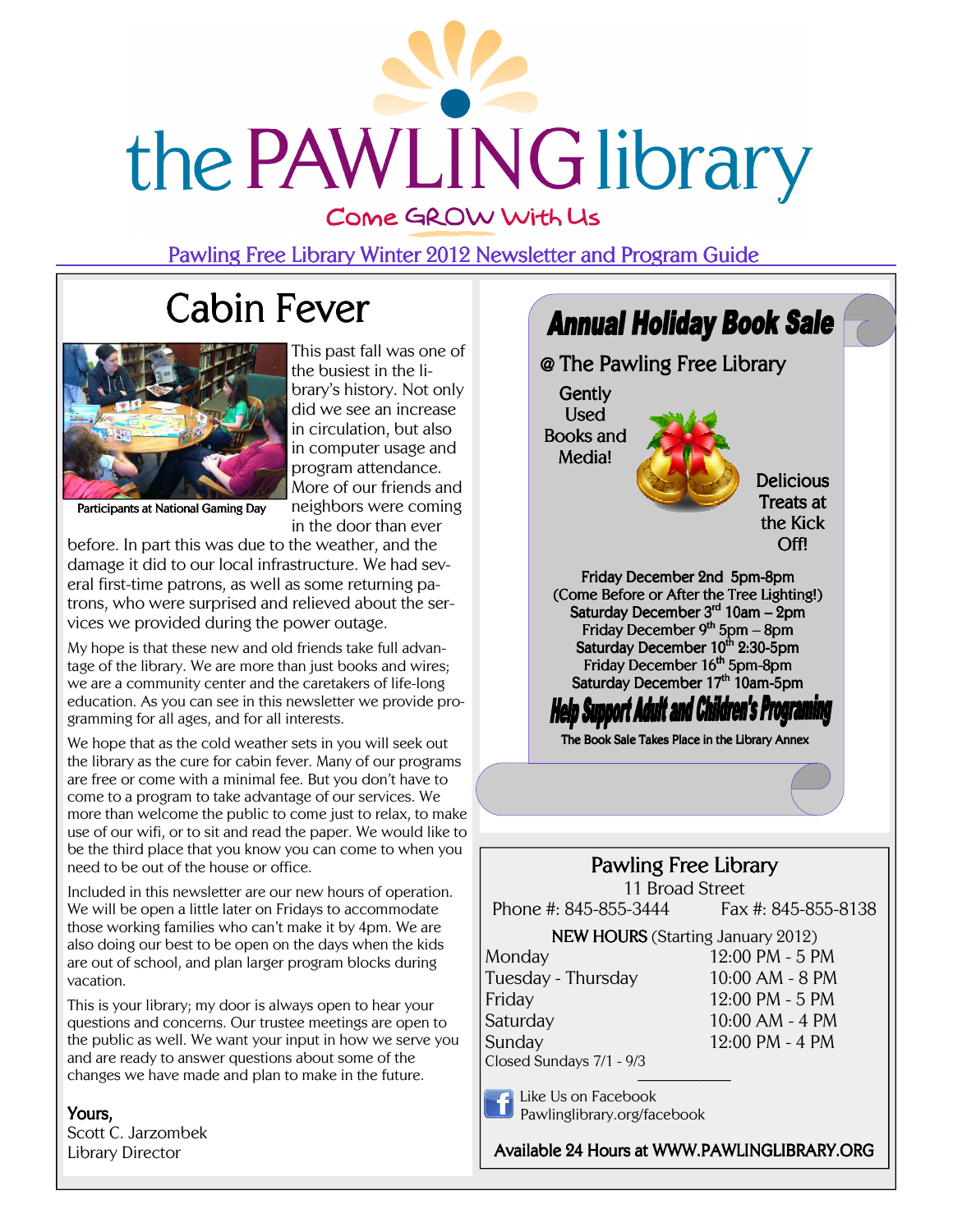

## January

### Hatha Yoga, with Maria Polhemus

Tuesday, 1/3, 1/10, 1/17, 1/24 & 1/31, 1:00-2:00 pm Please wear comfortable clothing and bring a yoga mat or blanket. Registration required. Program fee: \$2.50

#### Magical Wishing Wands: A Family Craft Workshop

Two Sessions: Wednesday, 1/4, 7:00-8:00 pm & Wednesday, 1/18, 7:00-8:30 pm

Please bring a crystal or small stone. Age: 7 and up. Registration and parental supervision required.

#### Tuesday Afternoon Book Club, with Pat Greeley

Tuesday, 1/10, 4:00-5:00 pm Select and discuss your favorite novels at our afternoon reading club. Registration required.

#### Everything You Need to Know About College Admissions in  $2012$

Wednesday, 1/11, 6:30-8:00 pm Seminar with Alan J. Sheptin. Registration required.

#### Conversations in French

Thursday, 1/19, 11:30 am-12:30 pm Please join us for a meeting of those fluent in the beautiful language of France. Registration required.

#### Meditation Workshop, with Maria Polhemus

Thursday, 1/19, 7:00-8:00 pm Soothing guided meditation, calm your mind and release tension from your body. Registration required.

#### A Beatrix Potter Afternoon, with Marian Grudko at the John Kane House

Sunday, 1/22, 2:00-3:30 pm Marian's one-woman show is an enchanting theatrical experience! Join us for refreshments after the show. Registration required.

#### The Evening Book Club

Wednesday, 1/25, 6:30-7:30 pm Enjoy friendly discussions about your favorite books. Book selections are made by our members. Registration required.

#### A Little Space for Artists

Friday, 1/27, 6:30-7:30 pm A once a month gathering where artists meet and talk. Registration required.

# February February

#### Hatha Yoga, with Maria Polhemus

Tuesday, 2/7, 2/14, 2/21 & 2/28, 1:00-2:00 pm Please wear comfortable clothing and bring a yoga mat or blanket. Registration required. Program fee: \$2.50

#### Suffering from the Sugar Blues?

Thursday, 2/9, 7:00-8:00 pm Understand the causes of your sugar cravings and learn practical tools to control them, with Beata Gajdzik, Holistic Health Coach, AADP. Registration required.

#### Tuesday Afternoon Book Club, with Pat Greeley

Tuesday, 2/14, 4:00-5:00 pm Select and discuss your favorite novels at our afternoon reading club. Registration required.

#### Conversations in French

Thursday, 2/16, 11:30 am-12:30 pm Please join us for a meeting of those fluent in the beautiful language of France. Registration required.

#### Meditation Workshop, with Maria Polhemus Thursday, 2/16, 7:00-8:00 pm

Soothing guided meditation, calm your mind and release tension from your body. Registration required.

#### House Amulets: A Family Craft Workshop

Two sessions: Tuesday, 2/21 and Tuesday, 3/13, 6:30- 8:30 pm

Make your own protective magic amulet. Age: 7 and up. Registration and parental supervision required. Material Fee: \$2.00

#### The Evening Book Club

Wednesday, 2/22, 6:30-7:30 pm Enjoy friendly discussions about your favorite books. Book selections are made by our members. Registration required.

#### A Little Space for Artists

Friday, 2/24, 6:30-7:30 pm A once a month gathering where artists meet and talk. Registration required.

### The ABC's of Writing for Children

Tuesday, 2/28, 6:00-8:00 pm With children's book authors Karen Kaufman Orloff and Della Ross Ferreri. Registration required.

### March

### Radio Tracking the Wood Turtle, with Michael Musnick

Thursday, 3/1, 7:00-8:00 pm An introduction to the life history of the North American Wood Turtle. Registration required.

### Hatha Yoga, with Maria Polhemus

Tuesday, 3/6, 3/13, 3/20 & 3/27, 1:00-2:00 pm Please wear comfortable clothing and bring a yoga mat or blanket. Registration required. Program fee: \$2.50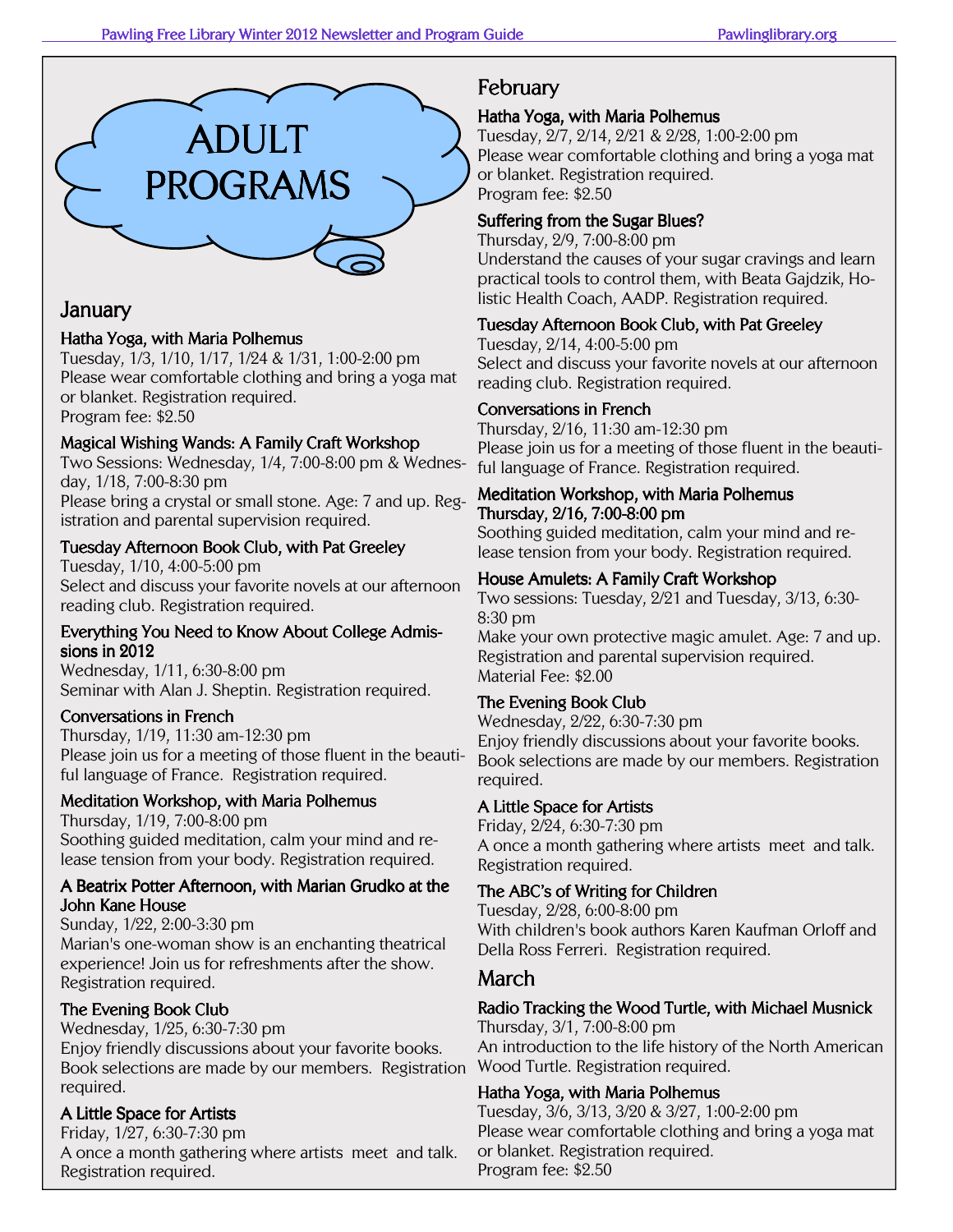#### Tuesday Afternoon Book Club, with Pat Greeley

Tuesday, 3/13, 4:00-5:00 pm Select and discuss your favorite novels at our afternoon reading club. Registration required.

#### House Amulets: A Family Craft Workshop

Tuesday, 3/13, 6:30-8:30 pm Make your own protective magic amulet. Age: 7 and up. Registration and parental supervision required. Material Fee: \$2.00

#### Conversations in French

Thursday, 3/15, 11:30 am-12:30 pm Please join us for a meeting of those fluent in the beautiful language of France. Registration required.

#### Meditation Workshop, with Maria Polhemus

Thursday, 3/15, 7:00-8:00 pm Soothing guided meditation, calm your mind and release tension from your body. Registration required.



A Little Space for Artists

Friday, 3/23, 6:30-7:30 pm A once a month gathering where artists meet and talk. Registration required.

#### The Evening Book Club

Wednesday, 3/28, 6:30-7:30 pm Enjoy friendly discussions about your favorite books. Book selections are made by our members. Registration required.

#### Tiny Kingdoms: A Family Craft Workshop

Two Sessions: Thursday, 3/29 and Thursday, 4/26, 6:30- 8:30 pm

Build your own castle. Age: 7 and up. Registration and parental supervision required. Material Fee: \$2.00.

# April

#### A Night of Authors

Wednesday, 4/4, 6:00-8:00 pm

Authors discuss their careers and the books they've written. Find out about the publishing industry and selfpublishing. Registration required.

#### The Writers Circle

Wednesday, 4/18, 6:30 -8:00 pm

Meet with other writers to share your writing projects and knowledge. Author Vincent Daquino is host. Registration required.

# More Information can be found at WWW.PAWLINGLIBRARY.ORG Or By Phone 845.855.3444

# Computer Classes

Thanks to a generous donation from the Pawling Library Foundation we now have a new portable laptop lab. This lab gives us the flexibility to have classes in in the Main Building and Annex. We will also be providing computer tutoring.



Classes are broken down into 2 formats. Lab based classes are hands on. We ask that students are proficient with a mouse and keyboard. Lecture based classes will feature limited hands on experience that is optional. Those without computer experience are welcomed.

#### Intro to Computers & Purchasing a Computer

Monday, 1/9, 6-7:15 pm or Thursday, 1/12, 10-11:15 am This lecture based class will address: basic parts of a computer, different devices and what to look for in a new computer. This includes basic mouse and keyboard skills.

#### Intro to the Internet: Using a Web Browser

Monday, 1/23, 6-7:15 pm or Thursday, 1/19, 10-11:15 am This lab based class will address: How the web works, how to use a web browser and the basics of navigating a website.

#### Intro To E-Mail

Monday, 2/6, 6-7:15 pm or Thursday, 2/9, 10-11:15 am This lecture based class will address: How to address an E-mail, BCC and CC, downloading attachments and how to avoid SPAM.

#### Facebook for Beginners (and Novices)

Monday, 2/20 6 -7:15 pm

This lecture based class will address: What Social Media is, security, site features and how to sign up for an account.

#### **Word Processing** (Using Microsoft Word)

Monday, 3/05 6 -7:15 pm or Thursday, 3/08, 10 - 11:15am This lab based class will address: formatting text, using spell check and other tricks.

### IRS.GOV- How to find the form you are looking for!

Thursday, 3/19 6 -7:15 pm

This lecture based class will show you how to get on the IRS website and find the forms you are looking for. We will also show you how to fill out PDF's. NO TAX ADVICE WILL BE GIVEN.

#### Rent a Librarian Call to Make Appointment

Schedule yourself with the Library Director for a handson hour long computer tutoring sessions; ask the questions you always wanted to ask. Limited availability.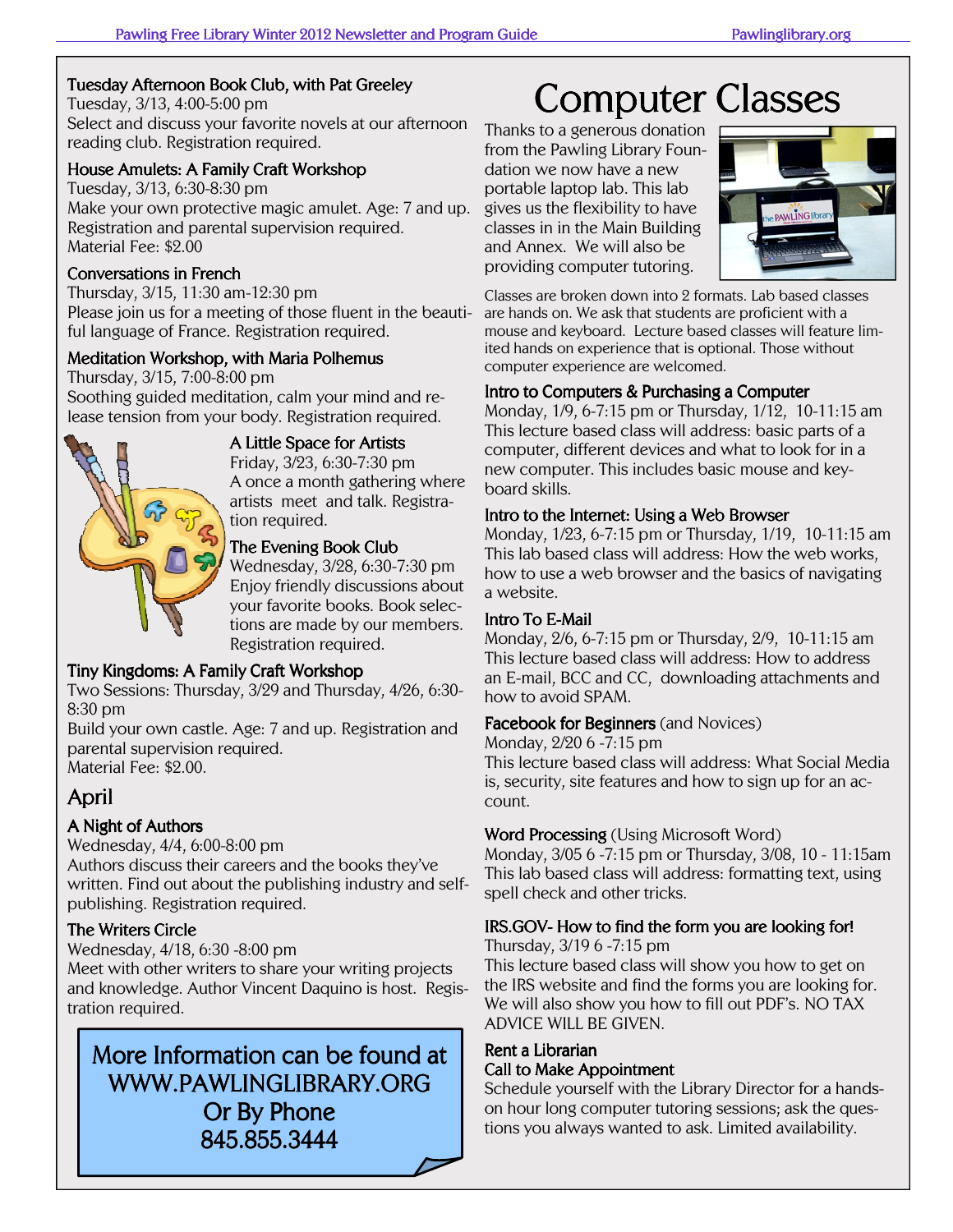#### **Chess Club**

Wednesday, 1/4 & 2/1 4:30 - 5:30 pm Come test your skills as you play a friendly game of chess against your peers.

#### Lego Club

Wednesday, 1/11 4:30- 5:30 pm Wednesday, 2/22, 1:00 – 2:00 pm Let your imagination soar as we put our skills to work in creating a unique design. We will also be exploring different "LEGO GAMES"!

#### Culinary Adventure

Wednesdays, 1/25, 2/15 & 3/7 4:30 - 6:00 pm Join Girl Scout leader Tina & Evelina as we explore the culinary cuisine of different countries. We will be learning an interesting fact about the country as well as preparing several "Local" dishes. Program Fee: \$12.00

#### Friday Gaming Night at the Library

Fridays, 1/6, 1/27, 2/17, & 3/2 7:00 - 8:30 pm Team up and compete for an hour of fun!! Place yourself at the center of the action and test your skills in a friendly battle with your peers. Enjoy a variety of games that include action, sports, fitness & adventure.

#### Friday Night Movies at PFL

Fridays, 1/13, 2/10, 2/24 & 3/9 7:00 - 9:00 pm Join us for the presentation of the latest movies. Popcorn & beverages will be provided. 1/13-Beethovens Xmas Adventure 2/10-Spy Kids 4- All the time in the world 2/24-The Smurfs 3/9-Mr. Poppers Penguins

#### "What it takes to get into COLLEGE today"

Saturday, 1/7 11:00 am - 12:00 pm

This is a valuable seminar for high school students in grades 9 to 11. Join Stephanie as she helps you prepare for the "College Process." She will guide you through all the stressful questions such as: ACT and SAT scores, your college entrance essay and so much more.



#### Chinese New Year Celebration

Wednesday, 1/18 4:30 - 6:30 pm

Come join the fun as we ring in the Chinese New Year, the year of the dragon! Our very own Madeline and her family will enlighten us by explaining all about the different traditions, foods and music. It will be a night filled with good food, origami decorations and calligraphy! Program Fee: \$2.00

#### Monster Felting Workshop

Friday, 1/20 7:00- 8:30 pm

Do you like your monsters cute & cuddly or a little spooky? Join Elizabeth and make your very own monster out of wool & a special felting needle. Supplies provided include a felting needle & hand dyed wool shorn from sheep raised in Pawling. Program Fee: \$3.00

#### PFL @ Stone Soup Community fest

Friday, 2/3 Starting at 6:15 pm Join Ms. Evelina at the Pawling Middle School for some exciting new "Wii Dance" moves. Then stay and have some soup and listen to the "Stone Soup Legend!"

#### **Turtles in Pawling**

Saturday, 2/4 12:30 - 2:00 pm Join Cheri from The Chuckie Goodnight Foundation as we discuss our environment and the many animals that share it with us. She will show us how to make a TURTLE out of clay!! Program Fee: \$3.00

#### Jewels by Melissa

Wednesday, 2/8 5:00 - 6:00 pm Melissa joins us just in time for Valentine's Day. Come and make a bracelet and matching earrings to give to someone special or for yourself! Program Fee: \$7.00

# Programs for Grades 5 & Up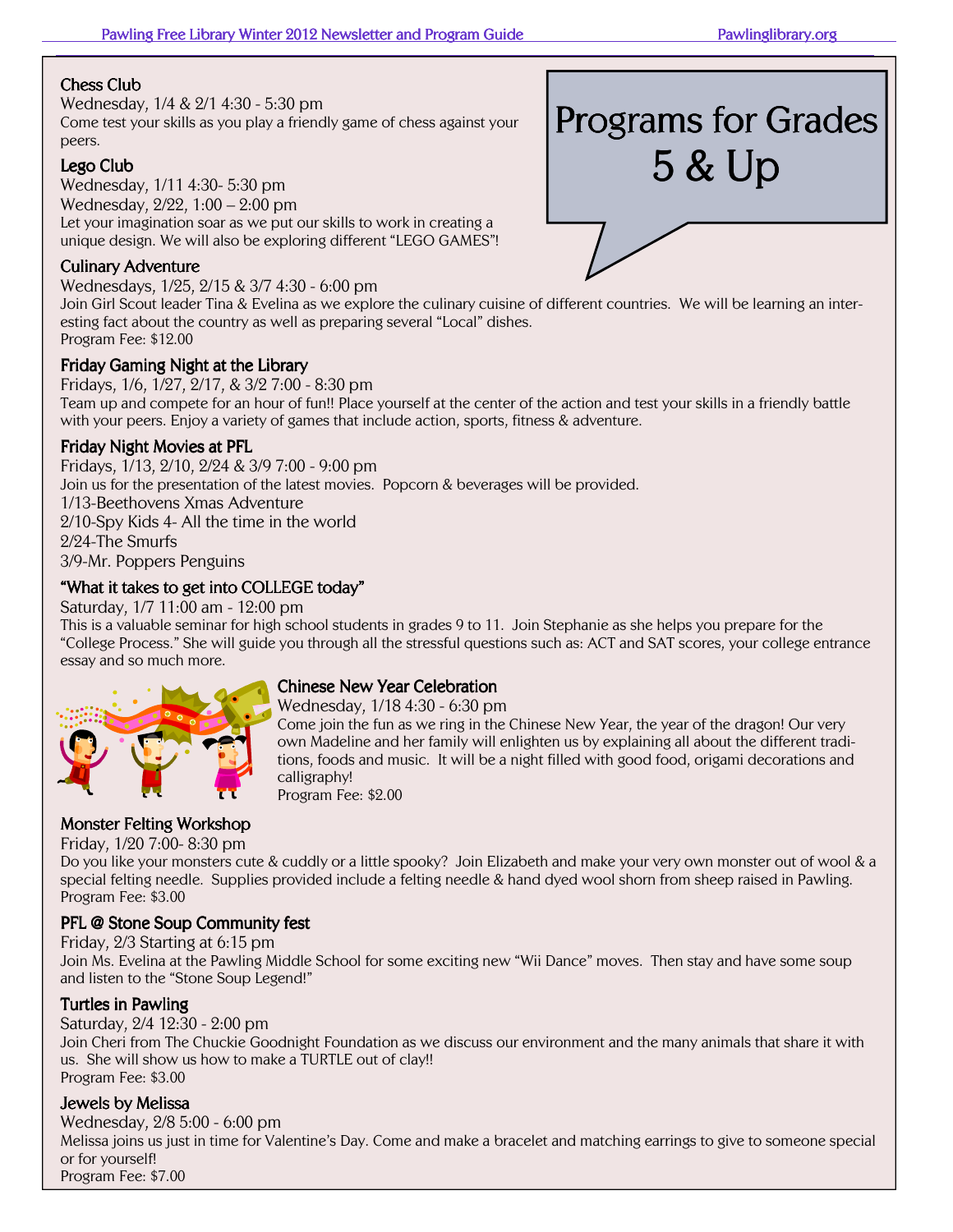

Cookie Workshop

Wednesday, 2/29 4:30- 5:30 pm

How would you like to bake cookies with a pro? Christina from McKinney & Doyle will teach you how to make cookies from scratch and then give them some pizzazz by decorating them with some frosting techniques.

Program Fee: \$3.00

# Vacation Week Programs!

#### Pizza Making @ PFL

Monday, 2/20 1:00 - 2:00

Did you ever want to make your very own pizza? Well then join Ms. Evelina in an hour of pizza making fun. You will learn how to make delicious pizza for your friends and family to enjoy. Program Fee: \$2.00

#### Fluorescent Rocks Workshop

Tuesday, 2/21 1:00-2:00 pm Our friends from The Mid-Hudson Valley Gem & Mineral Society will join us again for an awesome fluorescent rock presentation!! Please join us as the society demonstrates their earth science techniques.

Lego Club Wednesday, 2/22 1:00-2:00 pm

Gaming Club Thursday, 2/23 1:00-2:00 pm

Movie Night

Friday, 2/24 7:00-9:00 pm The Smurfs

# Battle of the Books!

The date is set. The titles are picked. Are you ready for the 2012 Battle of the Books??? Join us as we read and discuss the books for the upcoming battle. Call For More Information



Grade Savers... weekly homework support for students in grades 6 - 12

Meet with certified teacher, Alexander Liao and get help with your math and science questions and homework. Organizational skills and study tips for math and science success will be included. Registration is required. Convenient individual appointments will be scheduled for your child.

# Join the Pawling Library E-List



- Get the Brochure Before Anyone Else.
- Receive Our Annual Report Electronically.
- Receive E-mails About Emergency Closings.

Go To Pawlinglibrary.org



# FOOD FOR FINES

In the month of December

For every non-perishable food item brought in, you will get one dollar off your fines for

overdue books. Food will be donated to the Pawling Resource Center Food Pantry.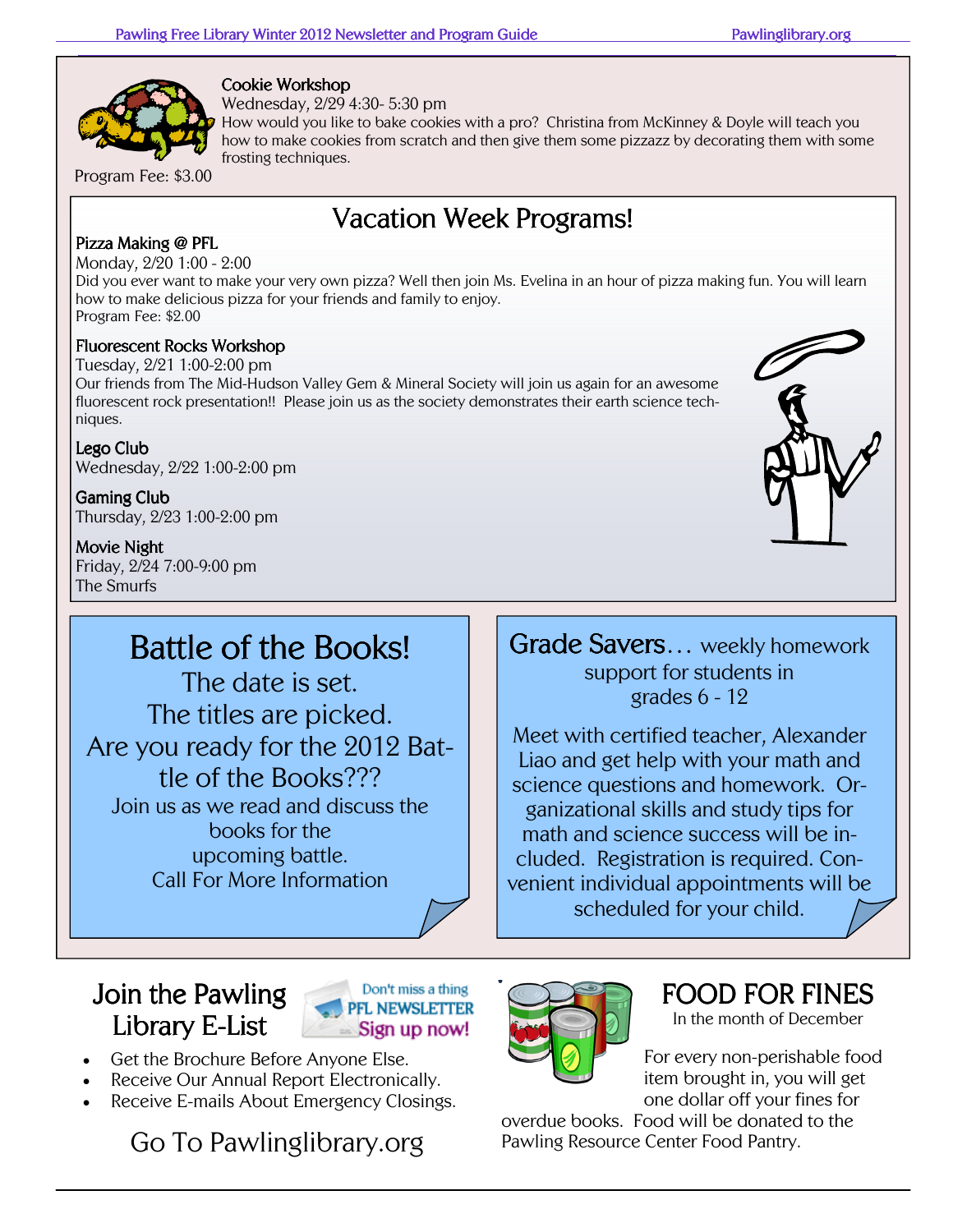# PARENT AND CHILD EARLY LITERACY PROGRAMS

### *Wiggle , Giggle & Bump*...infants and young toddlers ages birth - 18 months

Fridays, 10 - 10:30 am

Infants and parents will participate in lively 30 minute sessions that include music, movement, body rhymes, nursery rhymes, listening to books and other developmentally appropriate activities.

## Read, Rhyme & Romp...for toddlers ages 18 - 30 months.

Mondays, 10 - 10:45 am OR Fridays, 11 - 11:45 am

Toddlers and parents will participate in fun filled 45 minute sessions that include listening to books, music, movement, finger plays, nursery rhymes and other related activities designed especially for toddlers. Each session is followed by an open exploration time for children so parents can socialize.

## The Two of Us...a parent and child program for ages  $2\frac{1}{2}$  -  $3\frac{1}{2}$  years.

Tuesdays, 11:00 - 11:45 am

A weekly parent and child program that introduces children to group story programs with 45 minute sessions that include listening to books, music, movement, finger plays, nursery rhymes, flannel board activities and more.

## **Saturday Stomp...for toddlers ages 18 - 30 months**

Alternate Saturdays: 1/7, 1/21, 2/4, 2/18 and 3/3, 10:00 - 10:45 am

Working parents can enjoy our toddlers programs, too. You'll participate in fun filled 45 minute sessions that include listening to books, music, movement, finger plays, nursery rhymes and other related activities designed especially for toddlers. Each session is followed by an open exploration time for children so parents can socialize.

# LITERACY STORY HOUR PROGRAMS

# *Just for Me...a* program for 3 - 4 year olds.

### Wednesdays, 11:00 am - 12:00 pm OR Fridays, 12:30 - 1:30 pm

Our first independent program includes listening to books, games, music, rhythm, movement, and flannel board activities. Sessions are designed to encourage language, thinking skills, imagination and early literacy skills in a fun, natural setting. Parents are welcome to stay with their child if needed.

## Reading & Rhythm...a program for 4 - 5 year olds

Tuesdays, 12:30 - 1:30 pm OR Wednesdays, 12:30 - 1:30 pm

Children will participate in sessions that include listening to books, music, movement story re-telling, games and thinking activities designed to make early literacy skills fun and engaging.

### **The Story Connection**...a story comprehension program for children 4 years & up

Thursdays, 12:30 - 1:30 pm

This program is the perfect time of day for home school families and half-day kindergartners to participate in. We'll begin with an interactive reading of a story and then follow up with a related activity for children to enjoy together



Leapin' Letters ...an early literacy program for children ages 4 years & up.

Wednesdays, 2:00 - 3:00 pm

Immerse your child in early literacy skills in our special literacy program that focuses on those important pre-reading skills. We'll play with sounds, rhyming and syllables in a fun and natural atmosphere.

Leapin' Letters Weekend Edition...for children 4 & up who can't make our weekday program. Alternate Saturdays: 1/7, 1/21, 2/4, 2/18 and 3/3, 11:00 am - 12:00 pm

# AFTER SCHOOL LITERACY

**Super Snacktivities...a** simple snack club for students in K - 2

1st & 3rd Tuesdays, 4:00 - 5:00

A new "cooking" program that combines great books with simple directions for making great after school snacks. We'll start with a story and then follow simple rebus or illustrated recipes to make fun edible art. This group will meet twice a month. Program fee: \$6.00

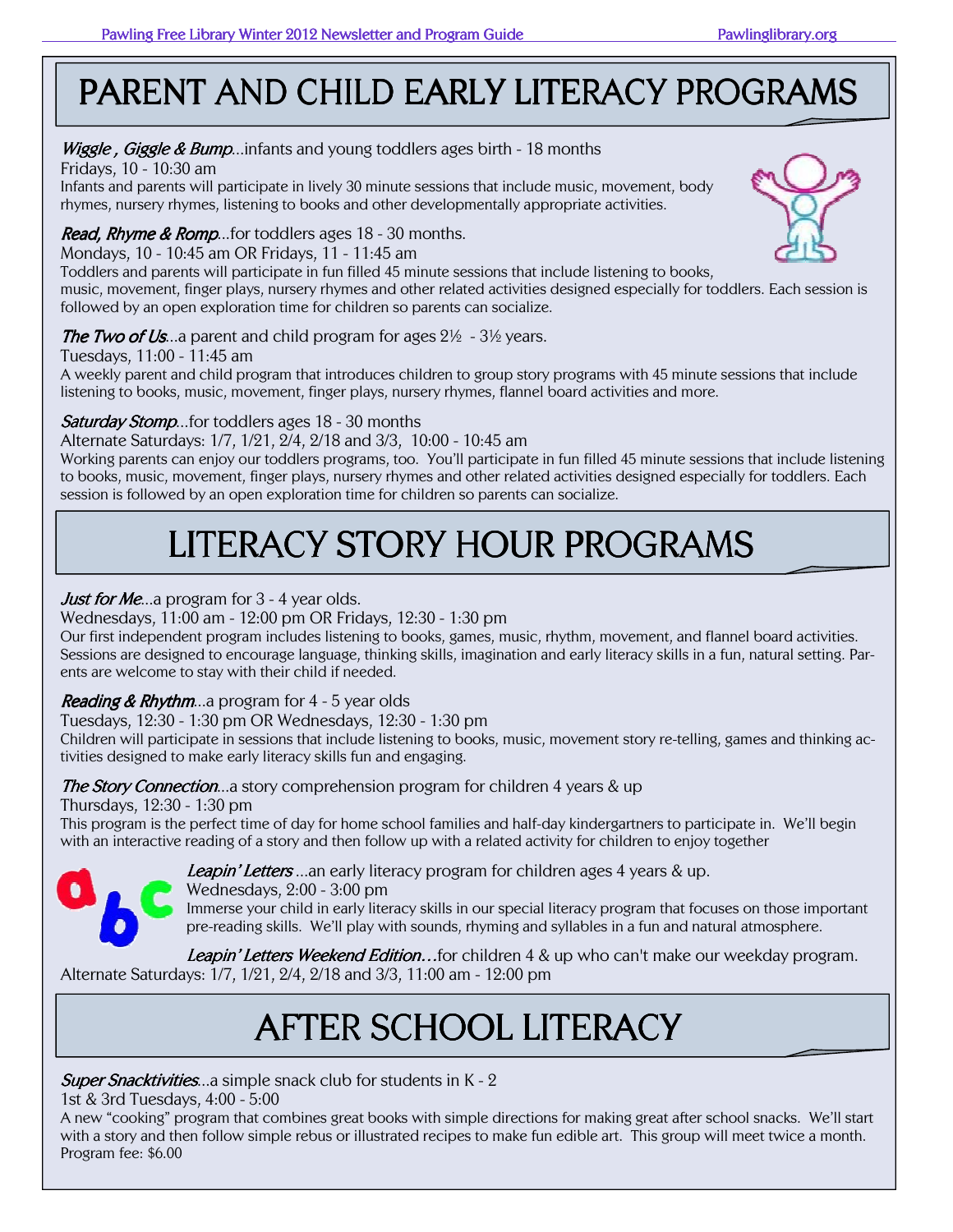### **Book Bites International**...a recipe program for students in grades 2 - 4

#### 2nd & 4th Tuesdays, 4:00 - 5:00 pm

A special after-school program that combines reading and cooking to add up to a fun afternoon program for students in grades 3 - 4. Children will read and follow recipes and learn about specific cooking tools & techniques to make a weekly snack from another country. Meets twice monthly. Program fee: \$6.00

Young Builder's Club...for builders in grades K - 2 2nd & 4th Thursdays, 4:00 - 5:00 pm Join Mrs. Simoes as she sets off on new building adventures for 2012.

**Builder's Club...**building fun for grades  $3 \& 4!$ 1st & 3rd Thursdays, 4:00 - 5:00 pm Mrs. Simoes will start off the New Year with great new building ideas.

#### **Book Buddies**...reading support for your young reader

#### Wednesdays, 4:00 - 5:00 pm

Young volunteers will work 1:1 with new, struggling or reluctant readers to help encourage and support their growing reading skills. Sign your child up and we'll arrange 30 minutes of quality reading time with a "big brother or big sister" in a supervised setting.

# **SATURDAY BOOK CLUBS**

#### **Magic Tree House Club...for students in grade 1 & up.**

1st Saturday of the month: 1/7, 2/4 & 3/3, 12:30 - 1:30 pm

During our winter session, Jack and Annie are off on new and exciting adventures! We'll read Polar Bears Past Bedtime, Abe Lincoln at Last and Leprechauns in Late Winter.



#### Story Stitchers...for students in grade 2 & up.

1st Saturday of the month: 1/7, 2/4 & 3/3, 2:00 – 3:00 pm

We'll choose a different historic fiction book each month and then gather to discuss the book while we work on a variety of sewing projects. Our first book will be **Sarah Plain and Tall** by Patricia MacLaughlin. We'll start by finishing some of those unfinished American Girl crafts, and then we'll get creative!

#### Oh, My...Sci Fi...for students in grade 3 & up.

3rd Saturday of the month: 1/21 & 2/18 - 1:30 - 3:00 pm

We'll be reading & discussing a new science fiction book each session. We'll start with a fun Sci Fi read... **Spaceheadz** by Jon Scieszka. Then we'll exercise our imaginations and our thinking skills to build ingenious gadgets and cool contraptions...& best of all, we'll learn the science behind why they work.

# WORKSHOP FUN FOR SCHOOL AGE CHILDREN

#### Nancy Drew Day...an afternoon of mystery & intrigue

Friday, 1/13. 4:00 - 5:00 pm

Thanks to Catherine Robohn we have an exciting program for you! Ms. Karen a.k.a. Nancy Drew is calling all detectives to the library on Friday the 13th for some mysterious fun! Grade 2 & up.

#### **Twice Upon a Time...fractured fairy tale fun for school age children**

#### Friday, 2/10. 5:00 - 6:30 pm

Maybe those fairy tale characters had a very good reason for the way they behaved...or misbehaved! Thanks to Susannah Smith we'll dress up as a famous fairy tale character and come to the library with a list of excuses for our behavior. Can we guess who you are? We'll have a fun evening that's filled with twists and turns. Join us as we read some of the funniest fractured fairy tales, make magical minis and even create a crazy fairy tale of our own. Grade 2 & up.

#### Scooby Doo: Case of the Missing Character...character fun for grades K & up.

Friday,  $3/9$ ,  $4:00 - 5:00$  pm

Thanks to Jocelyn Edleman, Director J will dress as Scooby Doo and fill the library with Scooby snacks & fun!